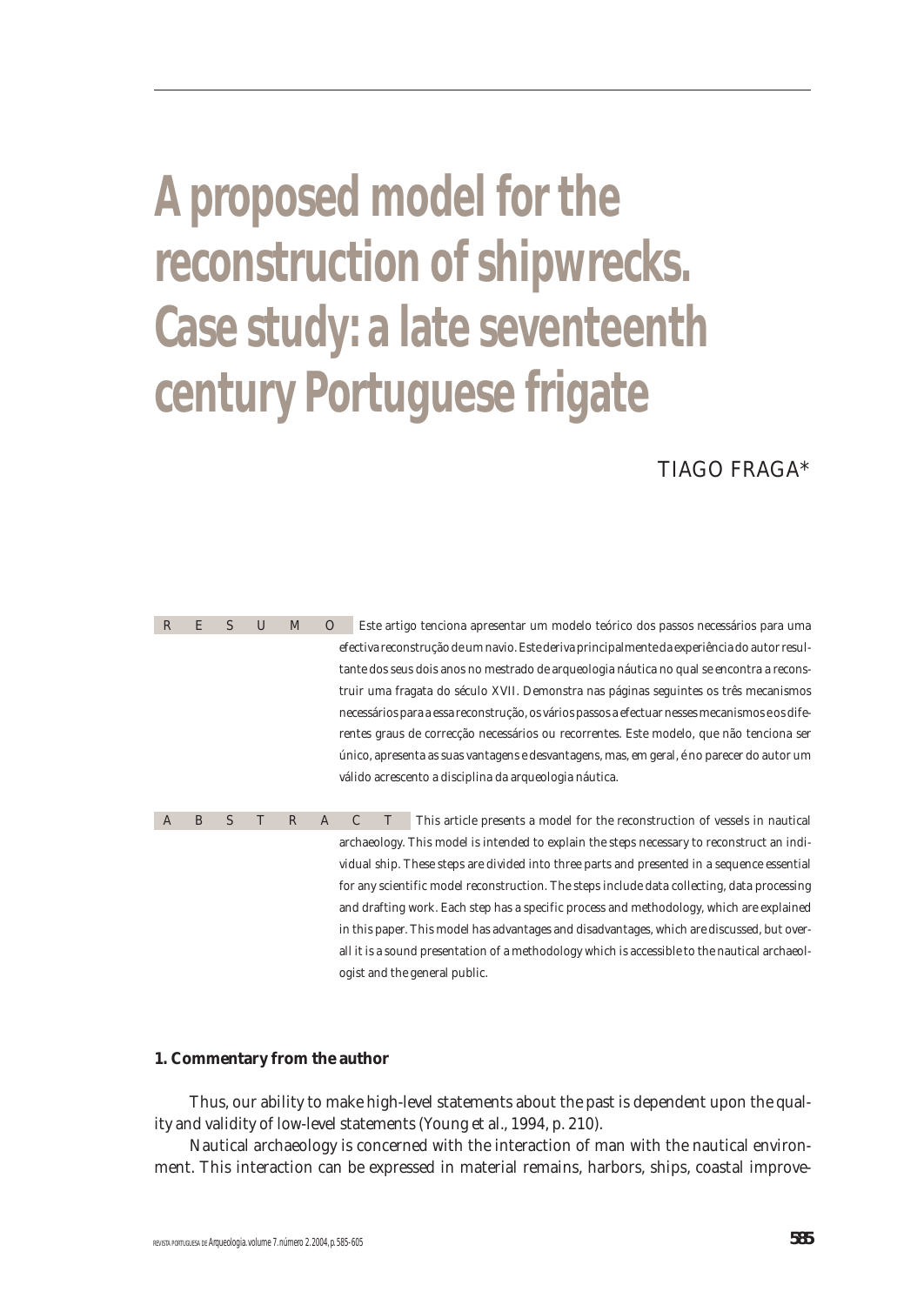ments; or in cultural spheres, trade networks, navies, exclusive economic areas, national waters. Nautical archaeology is a recent discipline and has focused primarily in the study of shipwrecks. This focus is necessary to build our knowledge of shipbuilding, explain change in an economic and social context, and then attempt to answer prehistoric and historic questions with higher range theories.

There has been debate over the validity of this discipline because it does not flag its methodology or parade its models. However, this discipline has repeatedly shown to the archaeological community its contributions to the humanistic and scientific knowledge in numerous ways. The specific of nautical is responsible for the need to develop a new set of guidelines from the standard archaeological methodology and theory, because it could not adequate resolve our issues. This separation as led to critics attacking nautical archaeology for not contributing to theories commonly used in general archaeology; this created the myth of a lack of theory in nautical archaeology. Furthermore, those critics have evolved into the belief that we do not concern ourselves with the field of archaeology and want to become a separate science. The goal of nautical is to improve our knowledge of the past by studding the areas neglected by traditional fields, this does not evolve separation, and this involves integration.

The reasons for this shortcoming or brilliance are not well defined. Some state that the discipline is too young, there are no schools of thought, and there is not enough data yet. Another reason is subjective, for some believe there is no reason for methodology, model building is pointless, and there is no time for theory when field archaeology work is needed.

Adding the binding moral negativity that comes from theory building (Johnson, 1999, p. X), and that the younger the discipline the less it considers a valid pursue for its members, it is understandable this lack of theory appearance.

The main reason for this hostility is that theory building is binding. There is some truth in this. A science begins its life with a group of people dissatisfied with the views, paradigms and schools of thought of the fields to which they originally belong. They break away to present new views in a new discipline. Anthropology as a discipline developed from History, Antiquarianism or Classical Studies. Nautical archeologists usually come from an Archaeological or Oceanography background. The scholars that we young archaeologist are taught to revere are known for rebelling against the norms and theories enforced by their respective original fields.

The denial of accepted theory is one of the main factors in this young discipline. As it matures (speaks the evolutionist in me) it contributes to the general field of archaeology with theoretical models of its own. However, in the time being, the theory and methodology, (and if anyone as doubts about methodology building by this discipline, one only needs to read Steffy's (1994) work created by this discipline are not accepted in its 'true colors'. Accepting theory is one of the steps for maturity in the discipline and some day it can take its place equally in the category of humanistic science.

#### **2 Research question/problem**

Ironically, the work presented in this paper represents one of the first steps in writing about nautical theory. The reasons for this? The belief that an adequate model for reconstructing a ship can be achieved by the present state of nautical archaeology.

The model presented in this paper, divided into three parts, is specifically designed to answer three recurrent questions in any nautical reconstruction work (Fig. 1).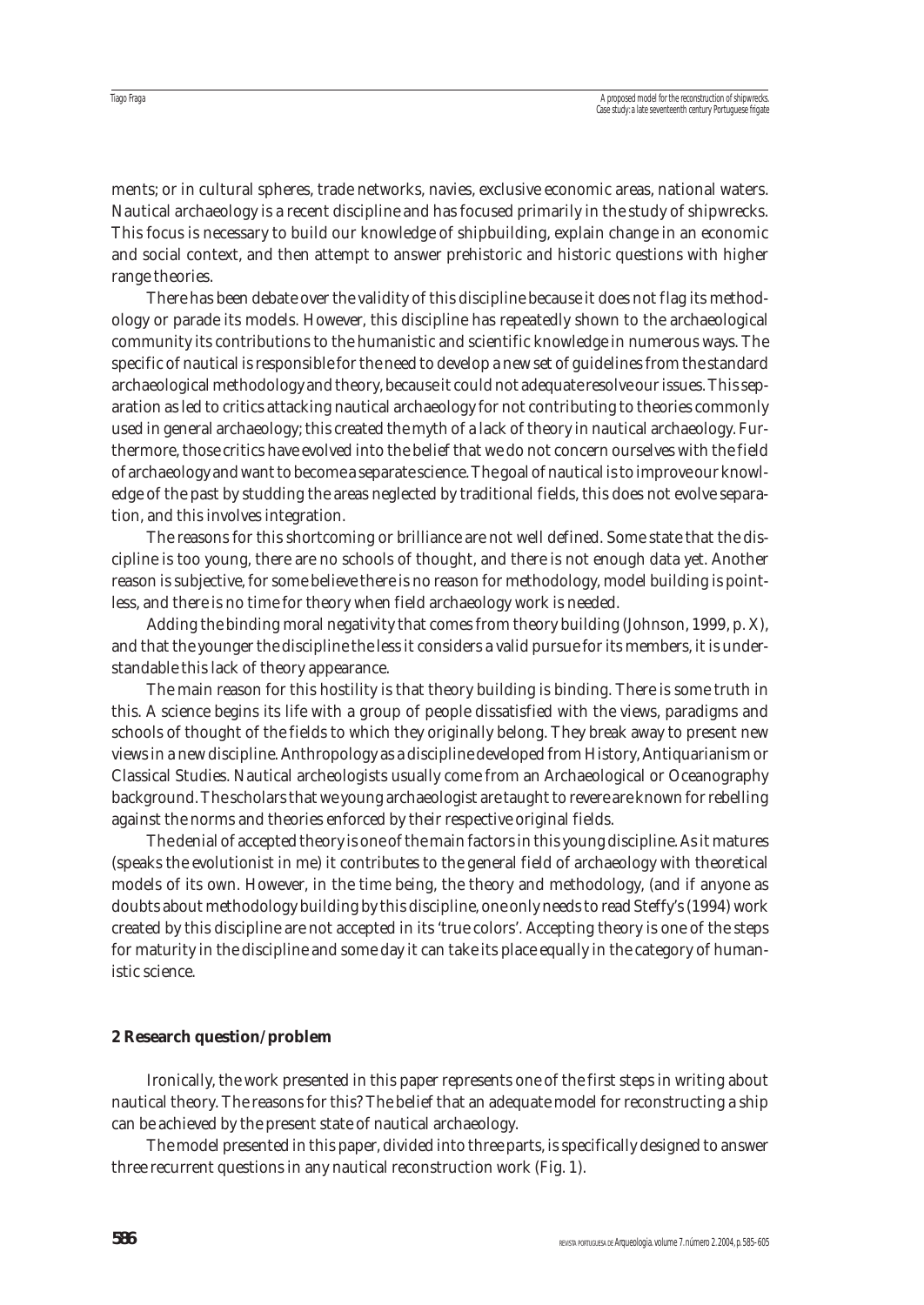

**Fig. 1** Graphic representation of the model.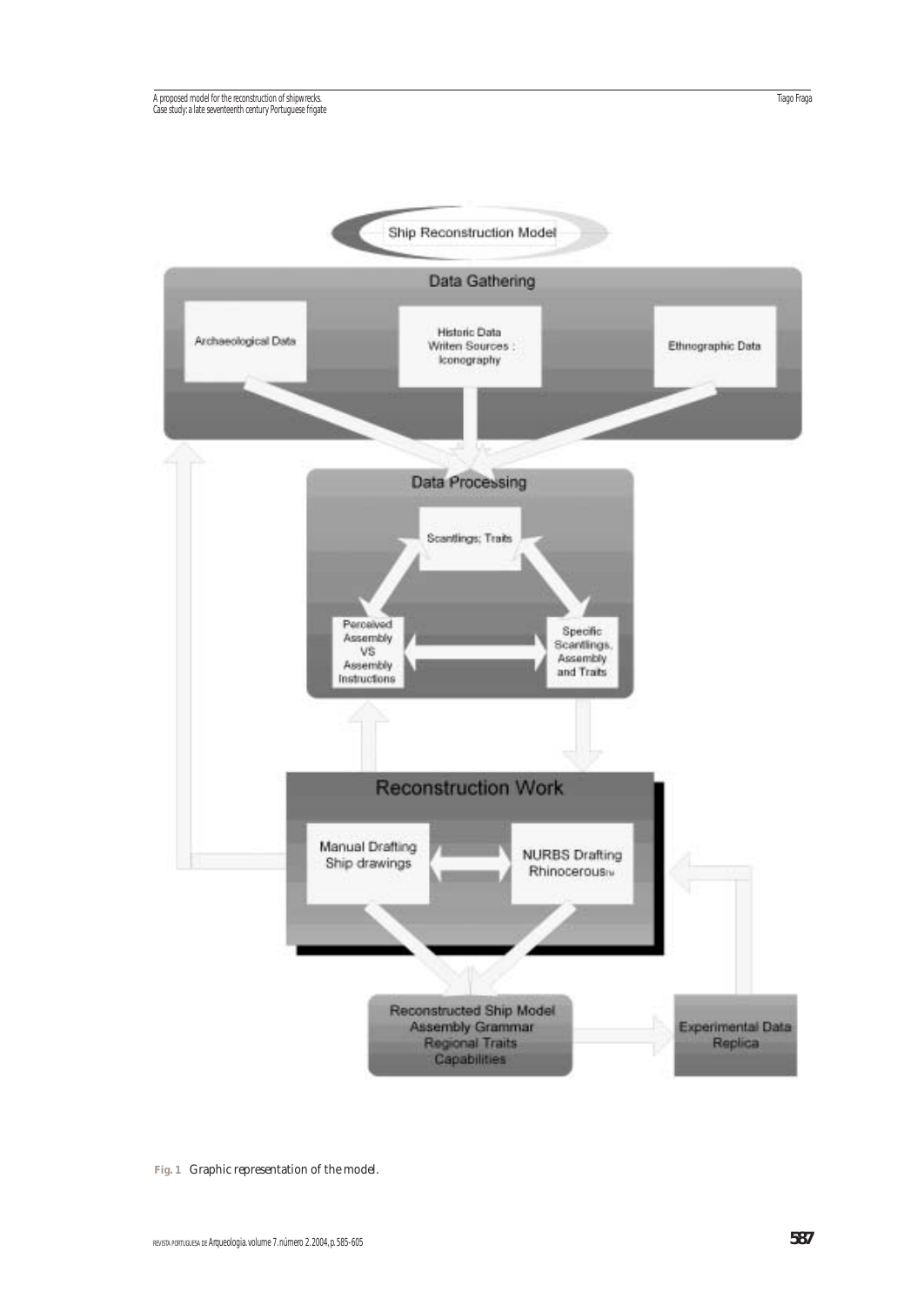1.Look and feel of a vessel (qualitative assessment).

- 2.Determine the construction techniques (quantative).
- 3.Comparison of those techniques on a regional level and enacting shipbuilding generalization models.

The main trigger of the reconstruction may come from a recent archaeological discovery, a re-interpretation of an older site, iconographical sources, and class requirement or, my personal favorite, just for the fun of it.

The first part of this model is the gathering of all relevant information concerning the specific research problem.

## **3. Model**

Tiago Fraga

## *3.1. Part one: data collection*

Any reconstruction work starts by assessing the data available to us. Two types of data exist and they can be researched from three input groups. The two types of data are components and Assembly.

#### *3.1.1 Components*

Components are groups of characteristics expressed in a physical form. They are the pieces used to build a vessel. Characteristics express dimensions, patterns or any relevant feature in a component. Common characteristics, which either present themselves by a wide range of specific components or appear in the same component in different archaeological sources, can be considered traits (Oertling, 2001). Traits are the cultural signatures of the shipbuilders and represent behavior constricted not as much by the technological restraints but by cultural restraints.

#### *3.1.2 Assembly*

Assembly is the manner by which components are placed together. This includes the order and manner of placement. Common assembly order or manners observable in different situations can also be considered a trait.

The three input groups are archaeological, historic and ethnographic data (Table 1). The most relevant to our field is archeological data. The reason of the primacy of archaeological data is that of all three, archaeology is the one that depicts the reality. You cannot state that the ship was made of coca-cola cans if we have a wooden shipwreck of that ship in front of us. For as much absurd the fact is, archaeological facts are still undeniable (we actually have examples of rafts made out of cocacola cans). The results derived from the archaeological group are either unquestionable if derived from field data, or strongly accurate if derived from reports and reconstructions. The other two fields do talk of the reality perceived, but as they are not the reality itself and that is the reason of my primacy of archaeological data theoretical work is always different from the real object itself.

This is especially true in the case of ship treatises, which are written and illustrated books about ship construction. Rarely all components are not addressed in treatises, nor the shortcuts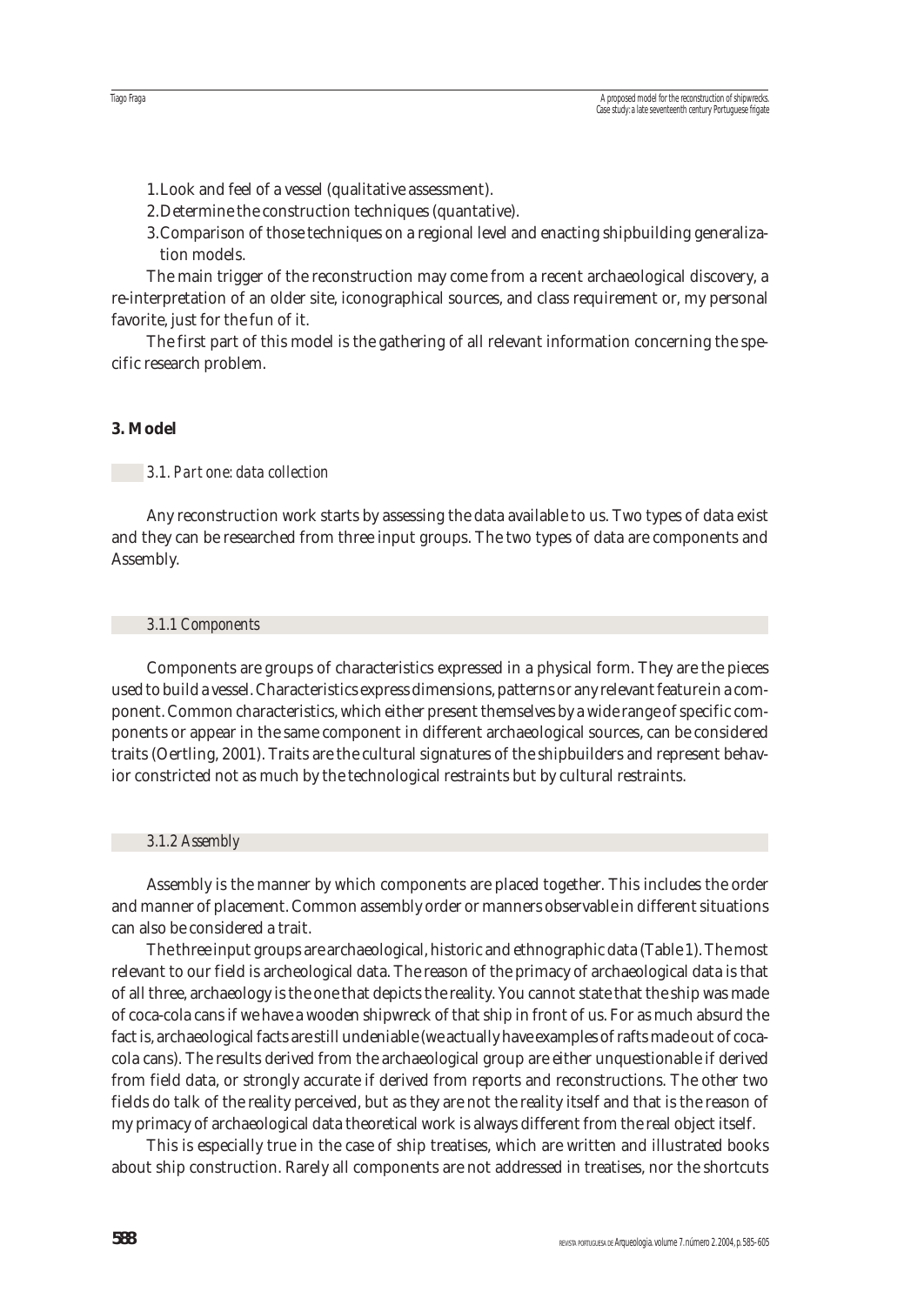or mannerisms used by shipwrights. Moreover, although the 'architect' is the main person responsible for the ship design, it is the shipwright that is actually constructing the ship and it is safe to assume that some of his personal preferences will be present in the final product, those will be absent from the majority of written sources. Regarding ethnographic data, although, it is the study of a people doing an actual object, those people are in the present, they are not the original shipbuilder. Any surviving remains belong to the original shipbuilder and as such take preference.

| Table 1. Summarized source groups and respective types. |                 |                      |  |
|---------------------------------------------------------|-----------------|----------------------|--|
| <b>Archaeological</b>                                   | <b>Historic</b> | <b>Ethnographic</b>  |  |
| Field data                                              | Written sources | Field data           |  |
| <b>Excavation reports</b>                               | Iconography     | Ethnographic studies |  |
| <b>Reconstruction Work</b>                              |                 |                      |  |

#### *3.2. Archaeological data*

Buy a puzzle, assemble it, and then destroy the box it came from. Pick up the puzzle and go to your backyard, throw the puzzle high into the air and leave it for a few weeks. Come back and try to reconstruct the puzzle from the remaining pieces. This is what an archaeologist faces every time he goes into the field.

Archaeological data (as the name indicates) is data originated from a field excavation of any know shipwreck. It can be divided into three types: field data, excavation reports and reconstructions all three have Accuracy Measures appended to them (Table 2).

| Table 2. Summarized information on accuracy assessment for the subtypes of data existent in the archaeological data group. |                           |                                 |
|----------------------------------------------------------------------------------------------------------------------------|---------------------------|---------------------------------|
| <b>Field</b>                                                                                                               | <b>Excavation Reports</b> | <b>Reconstruction works</b>     |
| Assembly                                                                                                                   | Reputation                | Primary sources                 |
| Availability                                                                                                               | Validity                  | Scientific community assessment |
|                                                                                                                            |                           | Personal assessment             |
|                                                                                                                            |                           |                                 |

#### *3.2.1. Field data*

Field data is the primary data collected in its raw form from a shipwreck site. Components, assembly data and traits can be inferred with ease in this case, and most of the reconstruction work based on this type of data should accurately depict the ship. Shipwreck sites can be categorized in two ways: assembly information and availability of information.

Assembly information can be either coherent or incoherent. Coherent shipwreck sites retain a majority of their components in a well preserved state. They are preferred sites for they provide the most and best information for reconstructing a vessel. Conversely incoherent shipwreck sites have components which have suffered post-depositional movement, degraded and or destroyed. Little to no assembly data can be gleaned from this type of site.

Availability of Information, this is the percentage of the components that survived to be excavated. In simple words, how many of the pieces of the puzzle survived. When more than 10% of the actual ship survives it is already considered high. The more components which survive, the easier it is to determine the ship's characteristics. In some cases, like the *Kamikaze* site at Taitashima,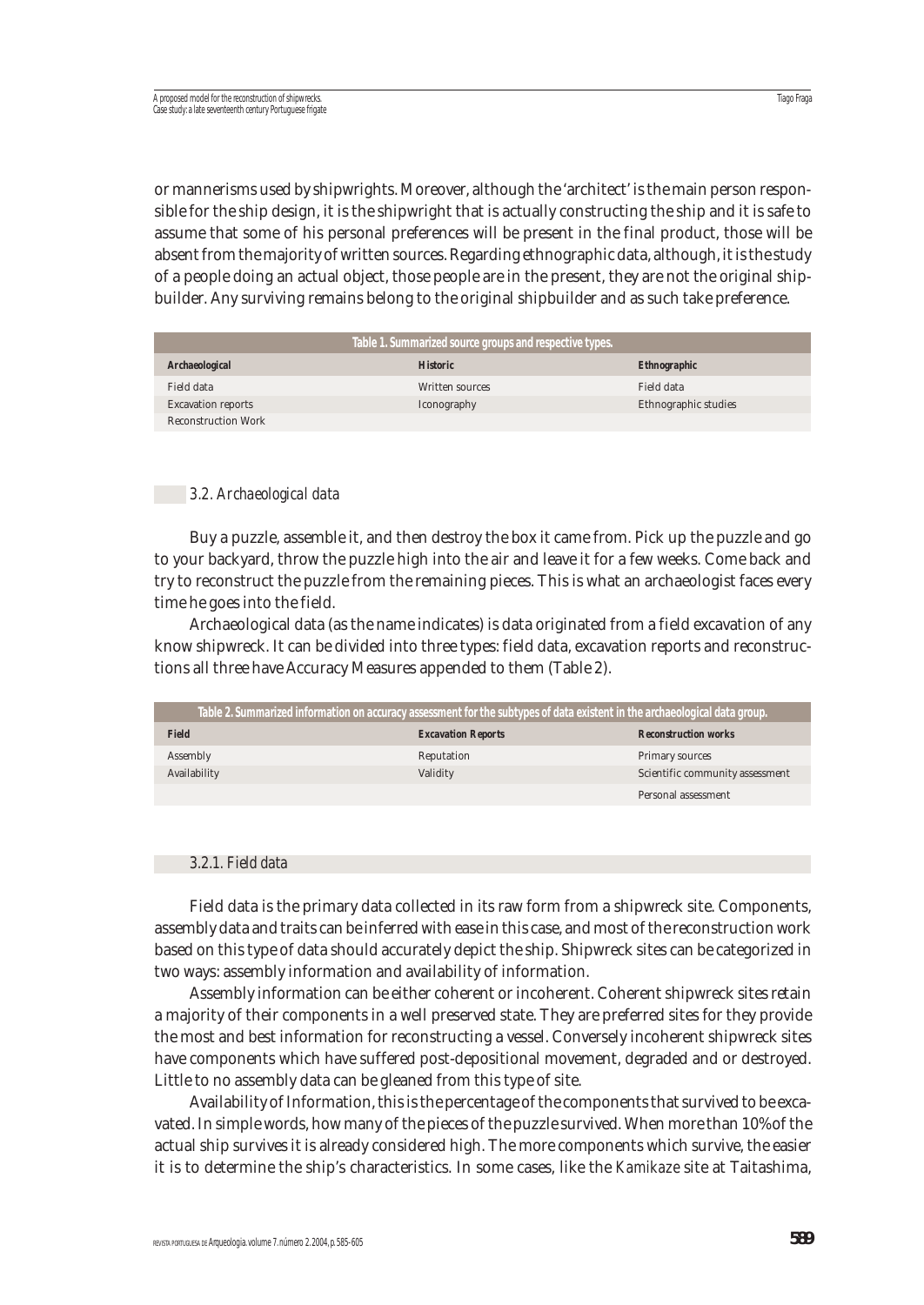Japan, the enormity of components recovered without any recordable junction data will present a difficult task to the most resilient archaeologist. This site is categorized as an incoherent site with a large amount of information (Delgado, 2003; Sasaki, 2003). Other cases, like the *Corpo Santo* site at Lisbon, Portugal, where a small number of components survived but all of them still assembled, it provides much detail about a very small percentage of the ship. This site is considered a coherent site with a small amount of information (Alves et al., 2001). The presence of both categories, coherent and large amount are usually preferred for reconstruction work as in the case of the *San Juan* shipwreck at Red Bay, Labrador (Grenier, 1985). Even so, any characteristics derived from this type of data are preferable against contradictions presented by the other two groups. The reason is very simple; archaeological record, when properly excavated is the best source of information for reconstructing a vessel.

## *3.2.2. Excavation reports*

Excavation reports are the written records of an excavated shipwreck. They can provide important information for reconstructing similar or equal vessels. It is, however, necessary to measure the accuracy of the published data. This can be achieved in two ways. The first being the reputation of the excavator and the other is the validity of the work. Reputation speaks for itself. For example, a published report from a treasure hunter with no primary field data would be considered unsuitable. Validity of a report is a qualitative measurement of its accuracy based on the amount of archaeological evidence used to support the report.

# *3.2.3. Reconstruction works*

This one also requires some measure of accuracy to prevent error in our own reconstruction work. Accuracy is measured in three ways: the observable use of primary sources, the assessment of the work by the scientific community and finally the personal assessment of the person using this model.

The extent that the reconstruction work was based in primary sources has to be visible for one to test the conclusions of the author. A lack of accurate primary sources in any reconstruction work will be detrimental.

The assessment of the work by the scientific community is seen in articles supporting or criticizing it. This feedback, positive or negative, must be taken into consideration.

The personal assessment can only be described as the subjective 'critical eye' one gains from experience.

# *3.3. Historic data*

Historic data is information gained from a cultural historical approach to written sources and iconography. Written sources include books, treatises, orders, contracts, receipts, accounts, diaries, ships journals, etc. Iconography includes drawings, paintings, tapestries, coins, wax seals, sketches, graffiti and reliefs. Either written sources or iconography have specific measures of accuracy (Table 3).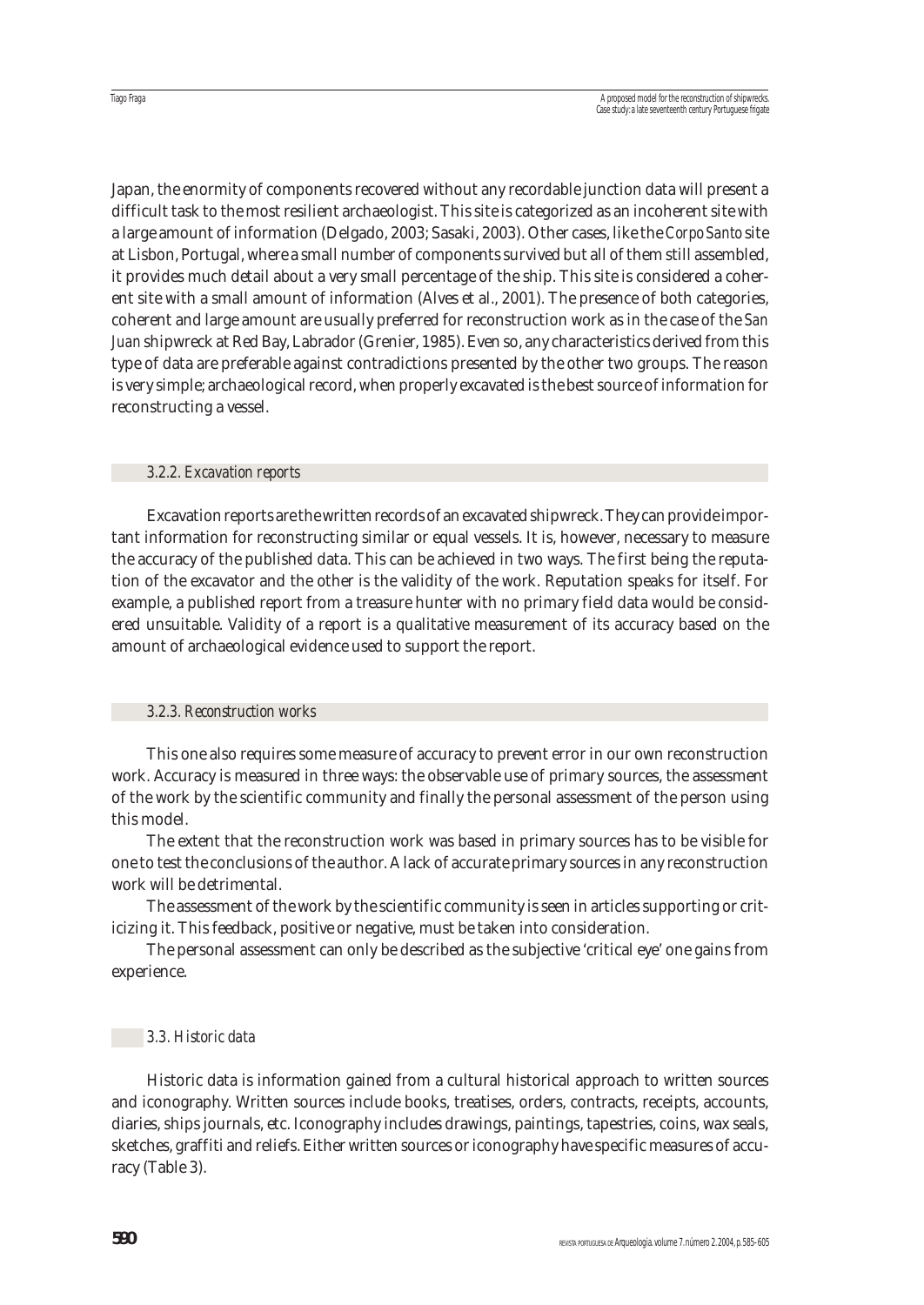| Table 3. Summarized Information on Accuracy Assessment for the Historic Group. |                    |  |
|--------------------------------------------------------------------------------|--------------------|--|
| <b>Written Sources</b>                                                         | <i>Iconography</i> |  |
| Authorship                                                                     | Painter knowledge  |  |
| Knowledge                                                                      | Graphic aptitude   |  |

#### *3.3.1. Written sources*

Written sources can usually take three forms:

#### *3.3.1.1. The user/professional view*

These are the written descriptions by people with first hand experience with a ship's components. This is the most desirable source, but can also be the most misleading because it is a human characteristic to disregard the obvious. For those involved in any kind of recollection of a journey when we write our memoirs, or our voyage journal, how many of us actually depict the car in which we derived so much pleasure of the voyage. Written memory and recollections are inaccurate. If reread, in the journal, the vehicle is often referred as "the car", "the Mustang", "the RV", "the fourwheeler", sometimes it goes further, "the gray car", or "I lament the lack of a trunk". Moreover, does someone take time to state the type of windows, to enumerate all of the components of the car and its dimensions? No. This analogy is very true when dealing with the sailors or captains perspective of a ship; they rarely spend time writing of what is obvious to them and usually only account the ship in generalist terms or only write more information about the ship when something unusual or extraordinary happens. However, with these cautions, first-hand knowledge can be very useful.

#### *3.3.1.2. The 'newbie' view*

This is the recollections of someone experimenting with nautical related facts for the first time. This is very comprehensive source of information as the newbie goes into great lengths to explain what he saw. What happens if we give a pen to someone that never seen a car, but, is going to travel in it for several months. Today that is very hard to happen, but let us image it. That person would take great lengths to record every aspect of the driving, every component of the car and as much of the mechanics of the thing as he possibly could. This view is the second type of written accounts. The passengers of a ship, would usually depict what they saw and experienced when on a ship because they had never seen one, but by lacking of the expertise of what they were seeing one must be careful with this data because what they depict in their journals could be incorrect due to ignorance.

#### *3.3.1.3. The builder's view*

This is the best source of historic evidence available to us. They are written sources from a shipyard about the components and assembly methods of a vessel. Unfortunately, these are rare, but when they survive they are the most comprehensive and knowledgeable of all three sources. Their scarcity is due in part to the fact that much of this information was never written down. It was primarily an oral tradition and the 'secrets of the trade' were well guarded. This protected the builder's livelihood but in the case of warships; it was in the interest of a nation's security. The information was passed down through apprenticeship, often Father to Son and rarely shared outside the group.

Stated the first type of historic data one must present the second.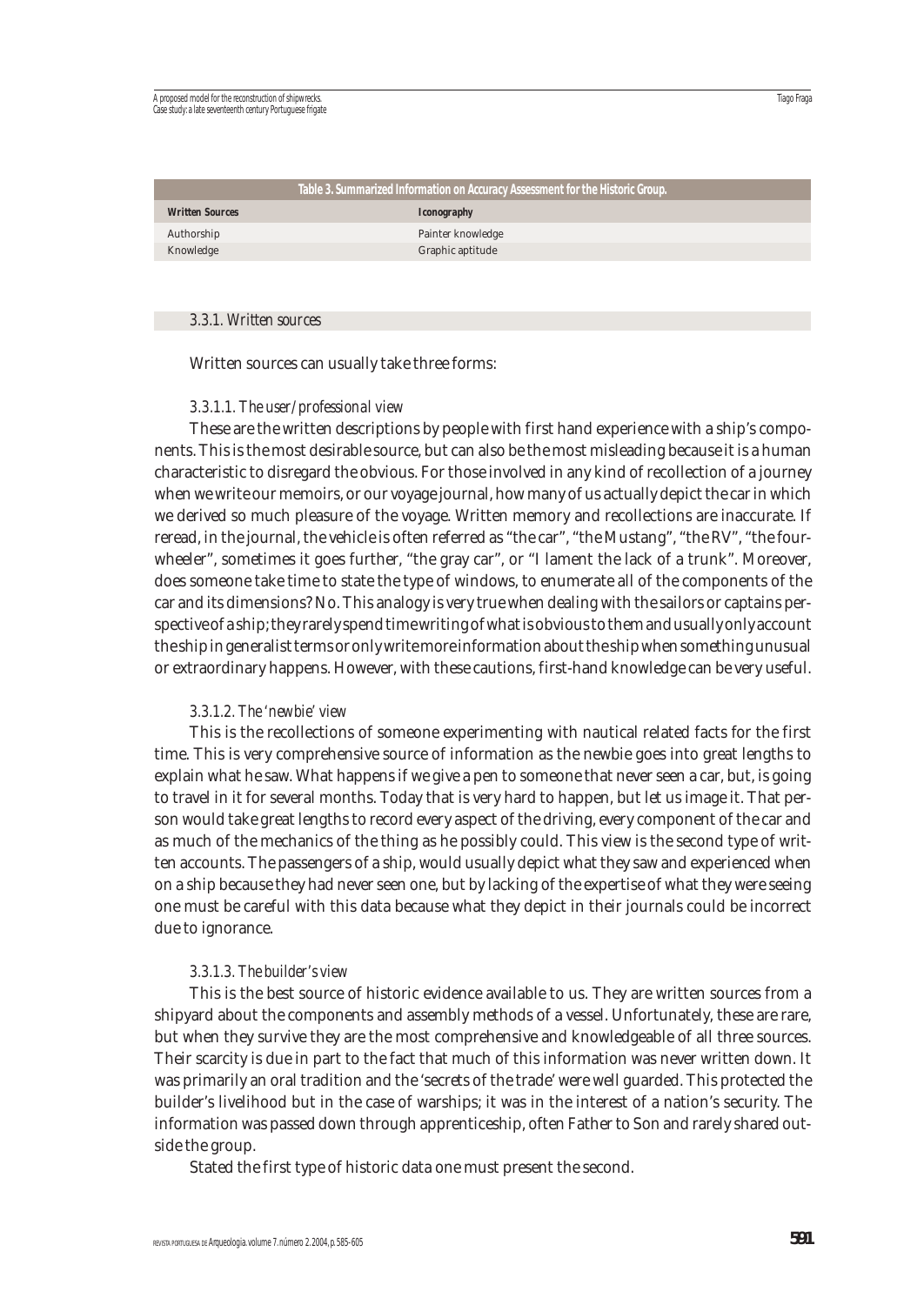#### *3.3.2. Iconography*

This data can be found in historic and pre-historic cultures. For some of the reconstructing works it is the only data available to us (Doyle, 1998).

Two ways to measure the accuracy of the iconography exist: the knowledge and graphic aptitude of the painter.

The knowledge of a painter about the vessel(s) he is depicting is very important in measuring the accuracy of the depiction.

The graphic aptitude of the painter/painting is another aspect of measuring the accuracy. This can be ascertained by two factors: One: Objective of the painting. Does the painter intend to paint a realistic portrait or a coin insignia? Two: The talent of the individual. Can he accurately depict a vessel or not?

The limitation of this source is the view that the painting addresses. Usually a painting depicts a ship from its perceived aspects. This is very important; a painter usually paints the outer shell and rarely the inner side of the vessel, and usually only paints what is above the water. Although the overall dimensions and rigging can sometimes be inferred, very little of assembly or internal components can be inferred. Exceptions to this rule are shipyard paintings, inner compartments paintings or technical drawings, all of which are very welcomed but very rare.

This brings us to the last of the source data groups.

#### *3.3.3. Ethnographic data*

Ethnographic data in this case it defined as modern day analogues to the situations that we intend to study. In the specific case of this model, ethnographic evidence is the one obtained from observing modern-day shipbuilders that are presumed to still build in the ancient way.

Some 'traditional' shipbuilding applied to local fishing boats or small transport vessels is still available today, but the shipbuilding techniques used in the constructing of military, commercial long going, ocean-going vessels is either nonexistent or disappearing. This makes ethnographic data on ships very rare, but available for other types of vessels. Moreover, ethnographic data for wooden shipbuilding not based in regional level is very rare.

Two types of ethnographic data occur in this world (Table 4). One is ethnographic studies and the measurement protocols are the same as for the excavation reports. The other is field data

When someone had the fortune of finding an ethnographic parallel to the specific reconstructing work, he is presented with the same type of variables for accessing accuracy. Those apply to the relativity of the ethnographic subject to the vessel intended for reconstructing work. This relativity is possible to measure in three forms, cultural distance, time distance and geographic distance.

| Table 4. Summarized information on accuracy assessment for the ethnographic group. |
|------------------------------------------------------------------------------------|
| <b>Ethnographic</b>                                                                |
| <b>Relative distance to subject</b>                                                |
| Time distance                                                                      |
| Culture distance                                                                   |
| Geographic distance                                                                |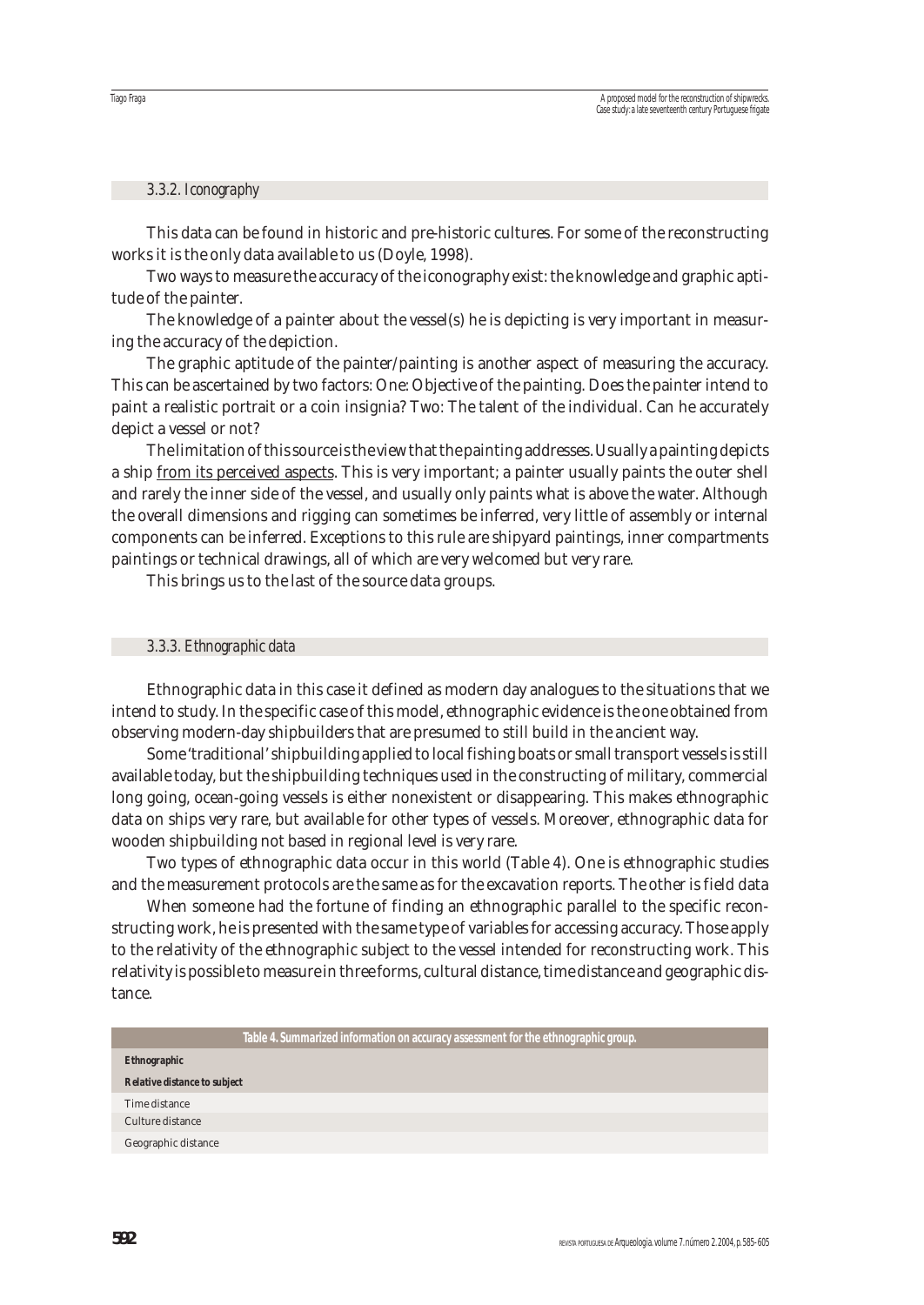Cultural distance is the distance separating the actual living subject from the ancient shipbuilder. This distance can originate 'cultural pollution' as new tools, materials, ideas or new techniques originate cultural transformation.

Time distance is the time separating the living subject from the ancient shipbuilder. An ethnographic analogue of a separated by a decade as increased chances to be more precise than one separated by centuries.

Geographic distance is the geographic distance separating the living subject from the ancient shipbuilder, being both of the same culture. This is very important when addressing new world nautical due to the transportability of cultures at that time. A Portuguese shipbuilder in Goa, India would build slightly or very differently from a Portuguese shipbuilder in Lisbon, Portugal.

After assessing the values of the different source groups relating to each other and the different values of the information collected inside each group, one proceeds to the data processing phase.

#### **4. Part two: data processing**

The objective of the data processing phase is to create the clearest picture possible from the data collected. Three interconnecting processes can achieve this.

First is the assembly of a *scantlings* list. This is a list of every component and associated characteristics used to build the vessel and identifiable traits list (Fig. 2).

The second is the comparison of the *assembly instructions* from contemporary sources and previous existing historic or archaeological models, against the *perceived assembly* of the new data (Fig. 3).

The third is a merging of the first two, the identification of specific traits and assembly models that would identify and accurately depict a vessel in its time, culture and geographic boundaries (Fig. 4).

Each of this processes have internal processes as well.

#### *4.1. Scantlings and traits list*

The scantling list indicates the number of components present in the ship. It also gives the dimensions and other characteristics each individual component or component type might have.

The components are sorted by usually by the following typology:

*Keel elements (I)*, these are the keel, the stem and stern post, the keelson, the knee and the deadwood.

*Planking elements (II)*, those are deck planking and the hull outer and inner planking. A row of planks are called a strake.

*Frame elements(III)*, those are the floors and futtocks

*Ceiling elements(IV)* , like beams, posts, knees, caps, and others

*Metal works(V)*, those are every component made of metal like nails, bars, and clamps.

*Rigging (VI)*, those are the components responsible by the handling of the ship, and they included sails and rudders.

An example of a scantlings list is appended as an annex of this paper.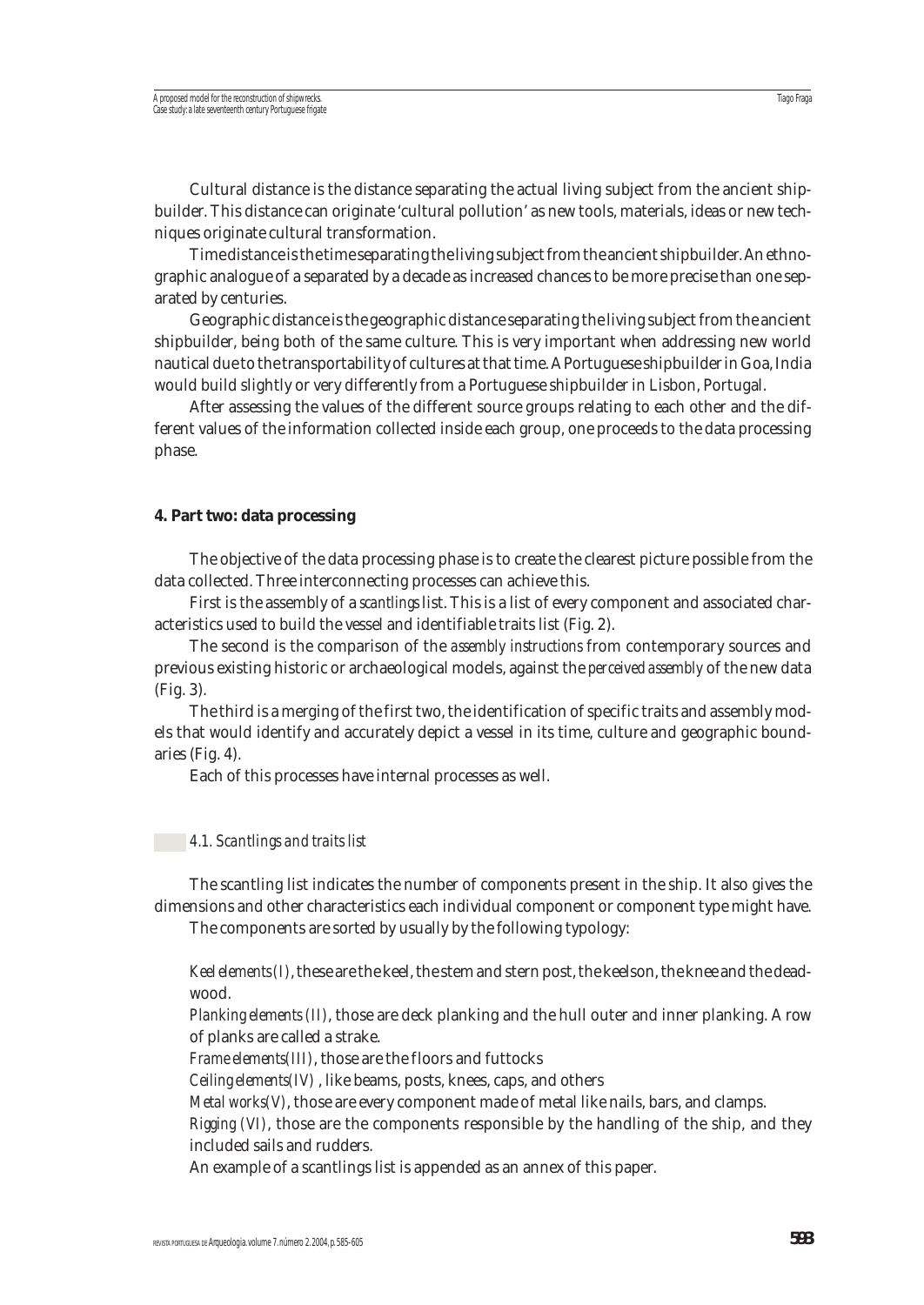

**Fig. 2** Characteristics flow chart.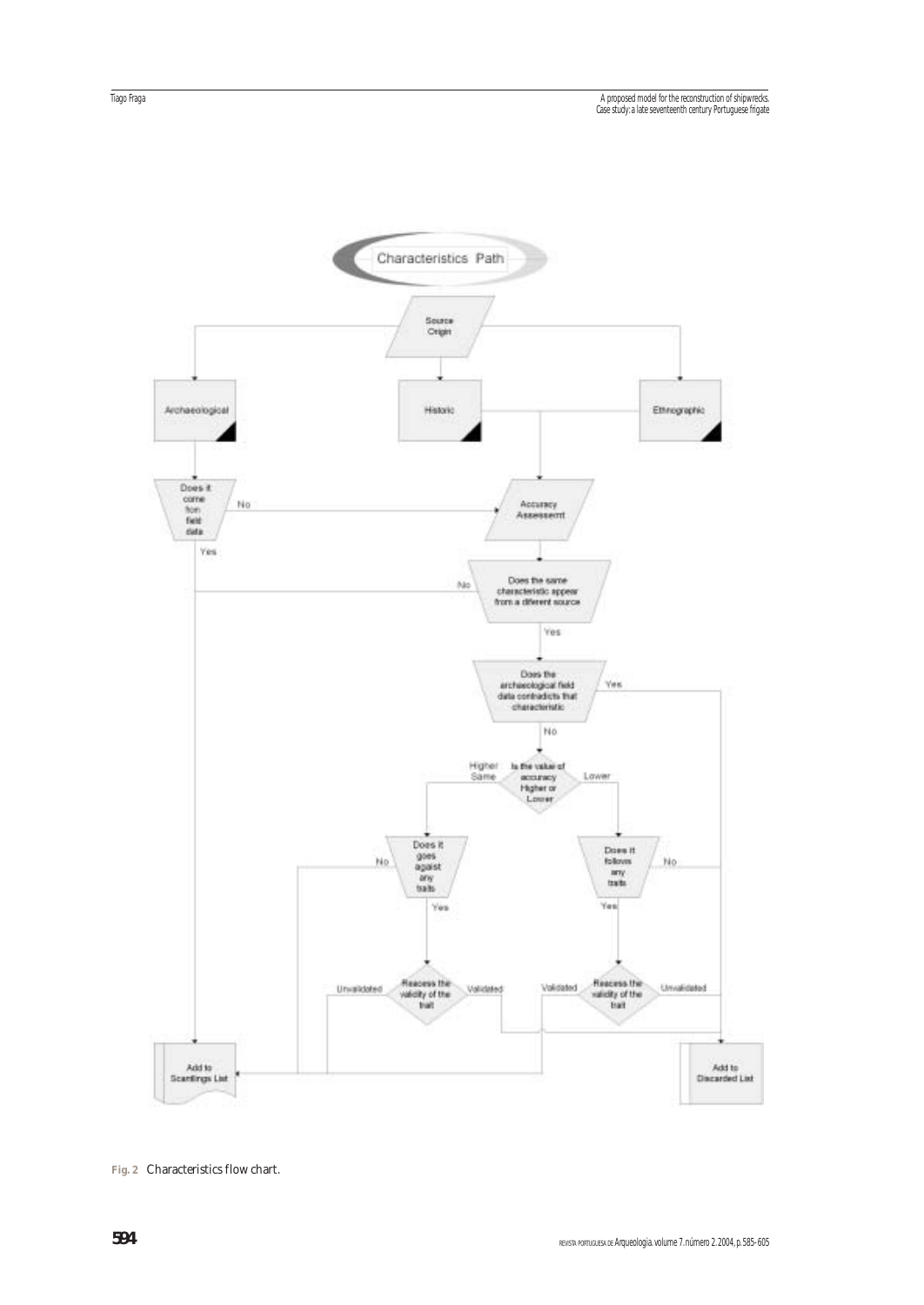

**Fig. 3** Assembly grammar flow chart.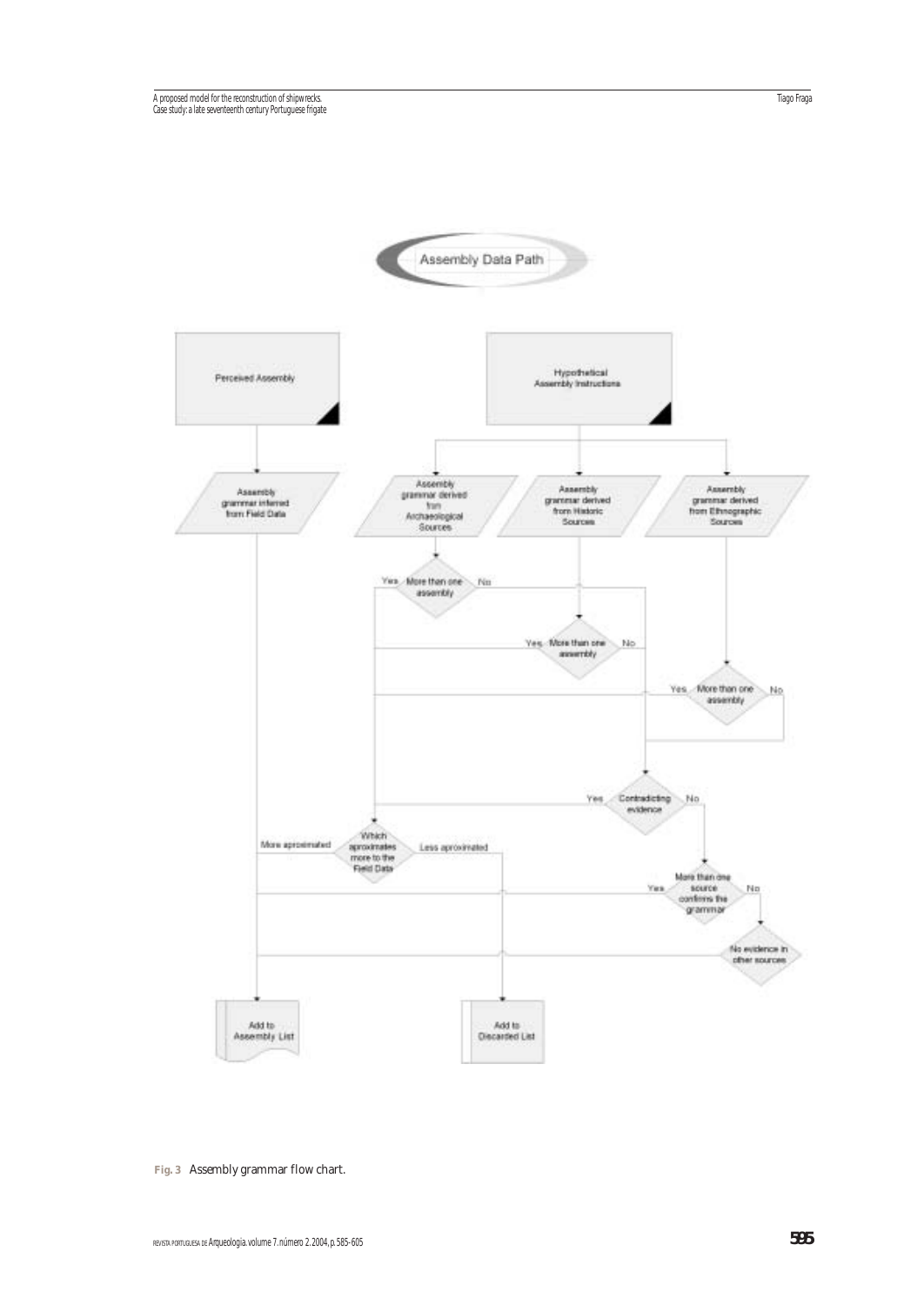

**Fig. 4** Specific traits and assembly, rechecking process.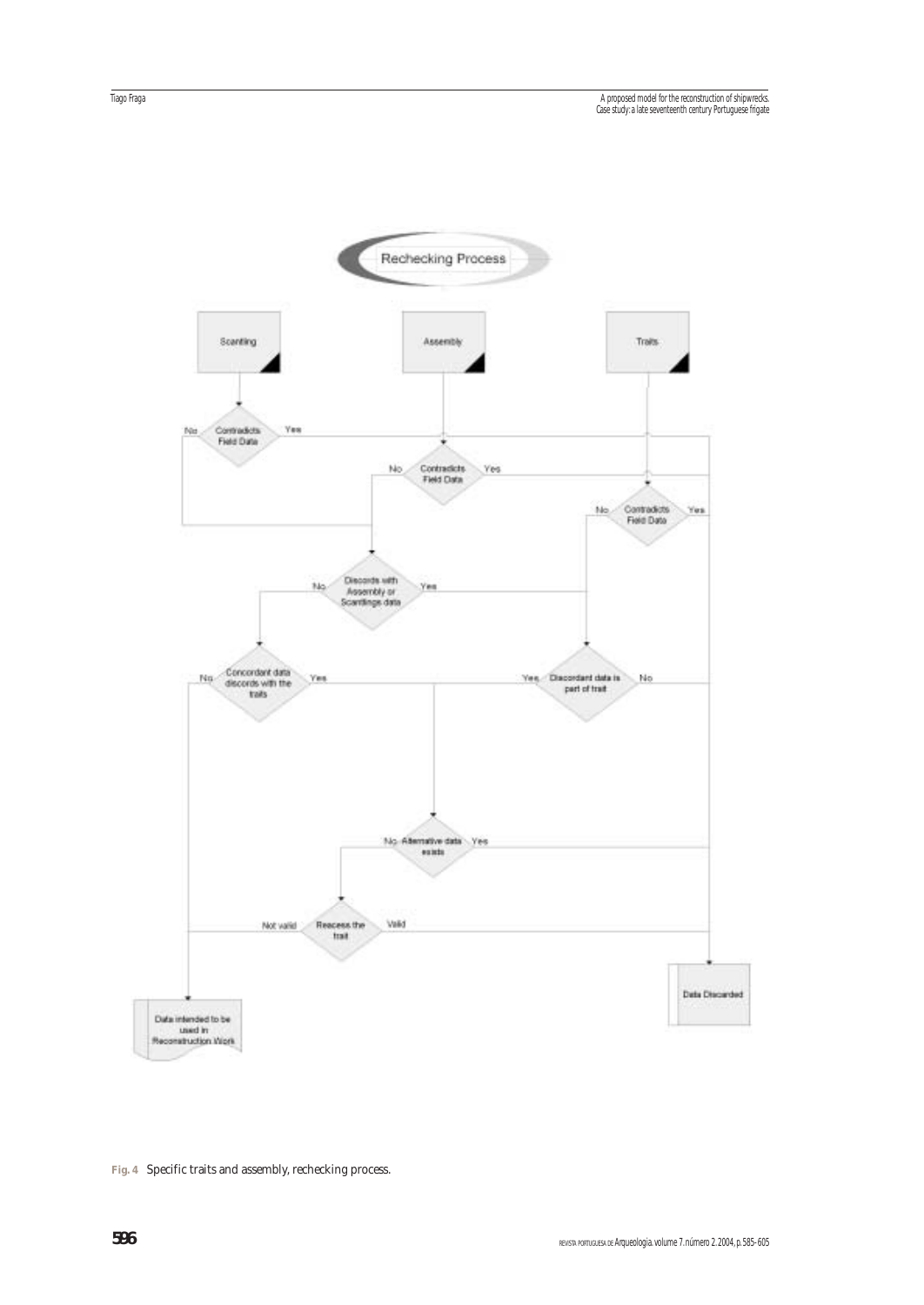All collected data about components and their associated characteristics are then entered into a database for analyses. This database states the component name, the name of every characteristic found about the component, the value of accuracy of each characteristic and associated data. After this, contradicting components and characteristics are discarded, but not eliminated from the database. To choose between the contradicting facts one resorts to the accuracy value we have appended to the fact, according to the group origin (archaeological, historical or ethnographic), any strengthening or weakening circumstances, and our own experience.

An example: Beam dimensions. A shipbuilder source indicates 11 centimeters for molded dimensions, but a written account of a passenger states eight centimeters for molded dimensions. The value given to the information from the shipbuilder is higher than the one given from a newbie, because one must assume that a shipbuilder is always more knowledgeable of the subject of shipbuilding, so in the scantlings list the following would appear (Table 5).

| Table 5. An Example of a Component and Associated Characteristics. |                                                                       |  |
|--------------------------------------------------------------------|-----------------------------------------------------------------------|--|
| <b>Component</b><br><b>Characteristics</b>                         | <b>Beam</b>                                                           |  |
| <b>Dimensions</b>                                                  | Molded 11 cm, Sided 14 cm                                             |  |
| <b>Quantity</b>                                                    | 44 beams                                                              |  |
| <b>Numeration</b>                                                  | Roman numbered                                                        |  |
| <b>Nailing patterns</b>                                            | Square nails in the extremities, treenails in the middle, 22 cm apart |  |
| <b>Beam spacing</b>                                                | $100 \text{ cm}$                                                      |  |
|                                                                    |                                                                       |  |

The non-discarded components are then assembled according to their respective taxonomy and given a grammar number.<sup>1</sup> The remaining characteristics are grouped into any visible traits.

#### *4.2. Perceived assembly versus assembly instructions*

Assembly list is the way each component is assembled to each other and the order by which they are assembled, those are represented by a construction grammar.

Perceived assembly list is the one inferred from the combination of all of the source groups, giving special weight to any observable assembly from archaeological field data. Assembly instructions are those reflected in historic or ethnographic sources and previous assembly information derived from excavation reports and reconstruction works.

Construction grammar is the representation of each of the components taxonomy groups by a roman number, each of the components types by a letter, and individual components by a number.

Example: The floor of master frame would be III.A.1 — meaning the group the frame belongs is the *Frame elements* (III), the type is *Floor* (A), and it is the *first* floor timber (1). The first futtock of the master frame would be III,B,1 — meaning that it belongs to the same group *Frame Elements* (III), different type *Futtock* (B), and it is the *first* floor timber (1).

The construction grammar allows several things: present the taxonomy of the vessel type intended for reconstruction work in an easy way; illustrate the order of assembly; and present a grammar signature for the assembly method used.

The Group and Type of each component as shown above represent the taxonomy.

The order of assembly is presented in the sentence constructed (that is why they call it grammar), as the first components to be put will show in the beginning of the sentence and the last on the end.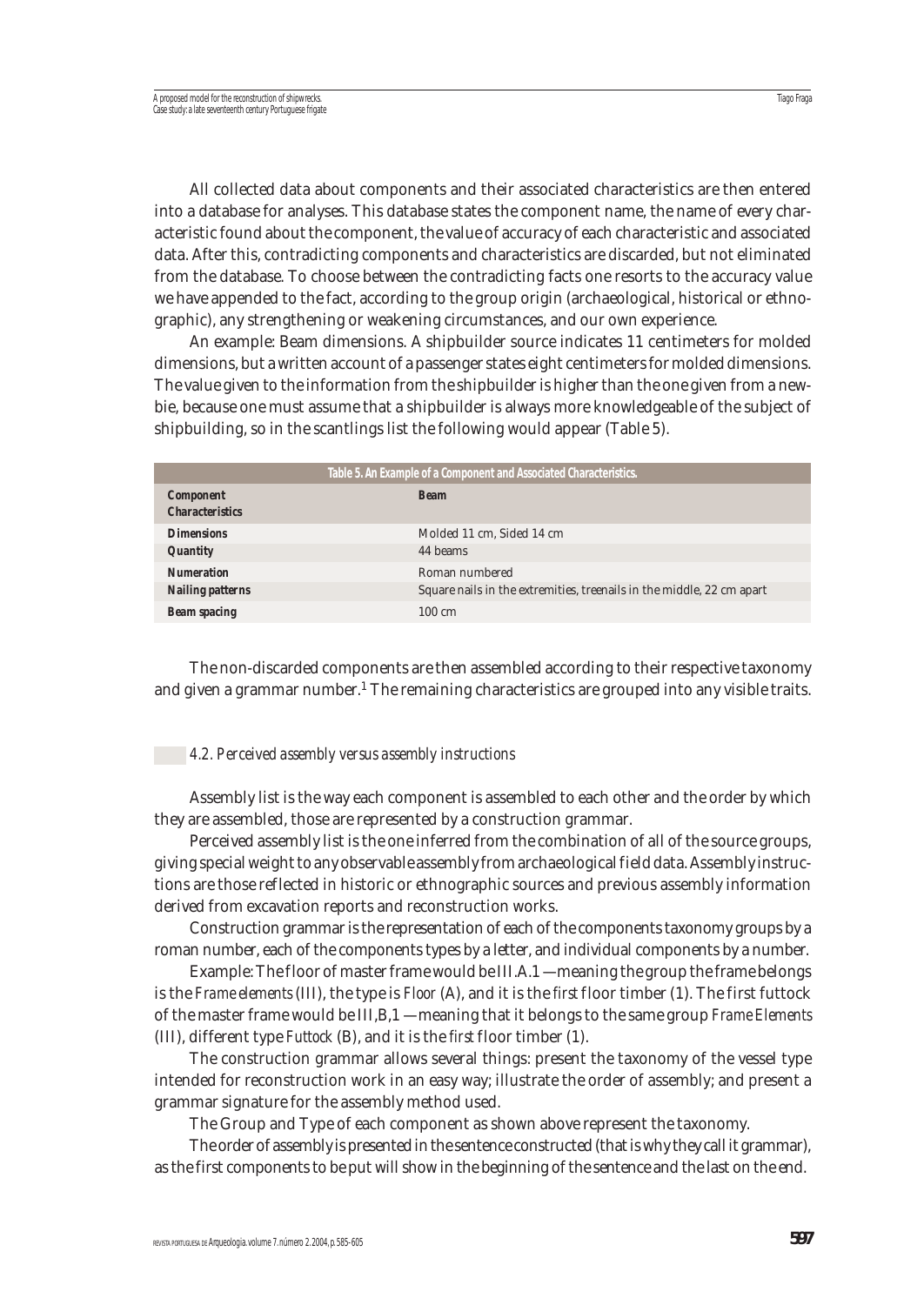Example, a frame-first vessel is built by placing the keel and posts first then several of the frames of a ship and only after that the outer hull planking. This would translate in our assembly grammar as: I (keel);I.a (stern post); I.b (stem post); III (frames); II (planking).

However, a shell first vessel is constructed by placing the keel and post as the frame-first, but then the planking is placed first and after the frames. This would translate as I (keel); I.a (stern post); I.b (stem post); II (planking); III (frames).

Finally, it is the belief that each regional ship construction would have a grammar signature, different regions has slightly different assembly methods. Building a database of grammar signatures, one would increase the chances of identification of the cultural and time boundaries of unknown vessels.

Each individual assembly instructions found and transformed into a construction grammar is compared against the perceived assembly grammar. Differences, absences or contradictions are then noted.

This allows the differences stated in the reconstruction work to be specifically addressed to present a scientific paper.

#### *4.3. Specific assembly and traits*

The two previous explained processes give a tentative scantlings list, a possible traits list and a theoretical assembly list. The objective of this process is to compare the results and determine if the combined information results in a sound reconstruction model.

To achieve this, first all information derived from the field data is presented. Every chosen component, characteristics and assembly grammar are tested against the field data and all misinterpretations corrected.

Unfortunately, not all necessary data to do reconstruction work will be present in the field data; as such, the results from the assembly are confronted with the results from the scantlings and traits. This will allow for any discordant data to surface. For an example, what happens if the assembly data requires the use of forty strakes, but in our scantling list only it was thirty? The difference will show at this time and can be corrected.

From this process, a specific scantlings, assembly and traits list is then selected. This will be the data used to start the third part.

Even though the processes have been presented in a separated manner, this is an ongoing process as each component and characteristic passes through them. This stage of the work can be self-absorbing but usually one of two thing happens to makes it go forward to the second phase, time constraints by our publisher or professor who want to see the final product, or the remaining doubts about the scantlings, traits and assembly list can not be resolved without the actual reconstructing work or can not be resolved at all. In that last case comes the creative part of the 'calculated guess'.

#### **5. Part three: drafting work**

Any data processing work is only good as the graphic result of every component assembled and put together in a coherent model of a ship. Drafting work is the task of placing all of the pieces together and tries to represent a sound model of what the vessel would look like. Three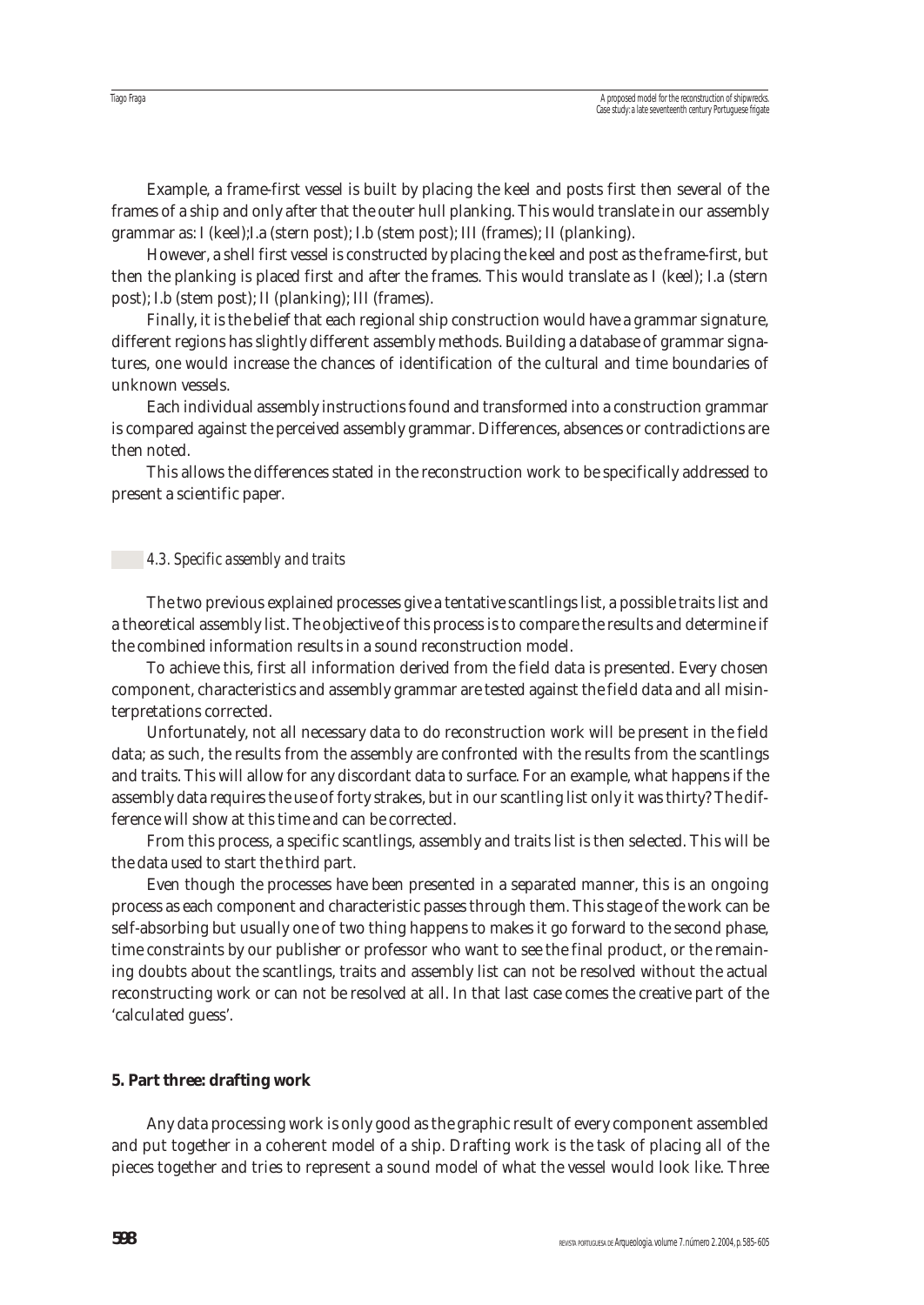methods, manual drafting, NURBS drafting, and physical three-dimensional reconstruction are used.

For the purpose of this model only two are discussed. This is because only two methods were envised for a general use. The physical three-dimensional reconstruction depends on the first two and it can take two forms, a scaled model replica or a full size replica. Both types are discussed further in this paper.

#### *5.1. Manual drafting*

The manual drafting skill is addressed in Dr. Castro's class of 616 Research and Reconstructing of Ships. This consists of two stages, lines drawings and construction plans.

Both stages consist of three plans representing a three-dimensional view. Those are the body plan, sheer plan and the breadth plan. The body plan represent the hull shape viewed from the front of the ship in the lines drawings, and in the reconstruction plans the body plan depicts a section cut of the ship (Fig. 5). The sheer plan is the lines drawings representing the ship as viewed sideways, in the reconstruction plans the sheer plan depicts a longitudinal section cut of the ship



**Fig. 5** Body plan from Lines drawings (top) and from Construction plans (bottom) [After Crisman, 1984, Fig. 49, 56].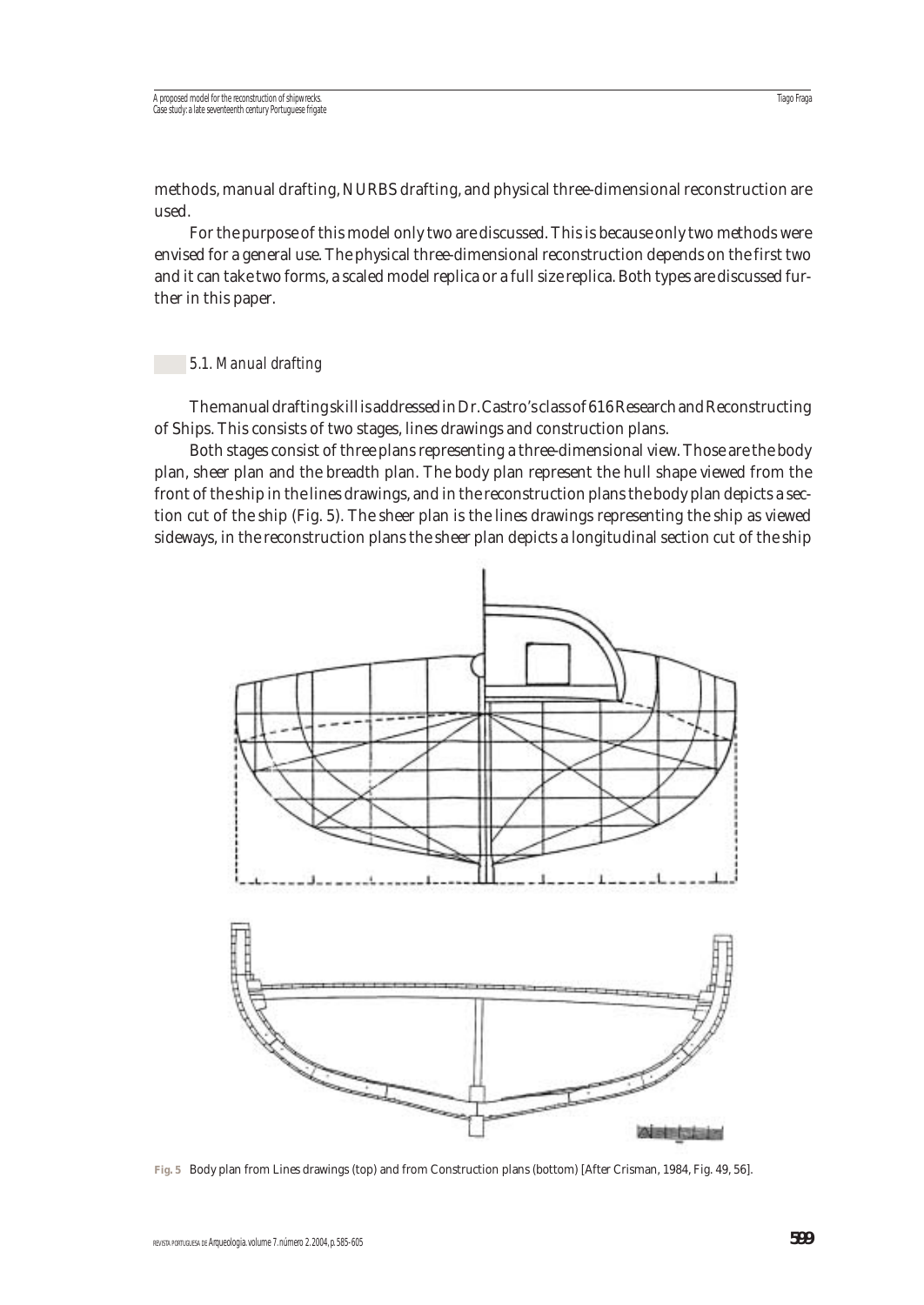(Fig. 6). The breadth plan represents the hull shape viewed from above; in the reconstruction plan the breadth plan depicts section cuts of the decks existing on the vessel (Fig. 7).

Lines drawings consist in the rendering of technical lines to present the basic hull shape. The objective is to depict graphically the main characteristics of a vessel in terms of dimensions and hydrodynamics2. For this, section lines, rabbet lines, buttock lines, waterlines, sheer lines and diagonals are used (Fig. 8). For a better understanding, it is recommended to read Professor Richard Steffy work (Steffy, 1994).



**Fig. 6** Sheer plan from Lines drawings (top) and from Construction plans (bottom) [After Steffy, 1994, Fig. 4-46, 4-47].

Ship drawings are the graphic depiction of every component of the ship in its ordained position. These intend to show the vessel in its completed stage. One of the main goals of the construction plan is to show all gaps of knowledge that were not addressed in the components phase. Any incongruence originating from the scantling, traits and assembly list resulting from the data processing will manifest in this view and this usually generates a two-way process of rechecking characteristics and researching new components or characteristics to fill visible gaps in the drawing. Those can manifest by the absence of a component that has to be there but is not mentioned in sources, the incapability of placing the components according to the characteristics chosen or simply the inability to place the components according to the order they are stated.

The construction plans are the test place for all the components. Some characteristics that gain a greater accuracy value might appear incorrect in the construction plan and have to be revised. That revision is expressed in the rechecking and researching arrows of the model, and demonstrates that the two first parts of the reconstruction model are to be addressed first, but they cannot be disassociated from the third part.

The only disadvantage of the manual drafting is that some incongruence will not manifest in any of the three views, because even though that they intend to represent a three-dimensional object they are separate entities. That incongruence would remain unchecked until the physical three-dimensional reconstruction, but with the advent of computers another way presented itself, NURBS drafting.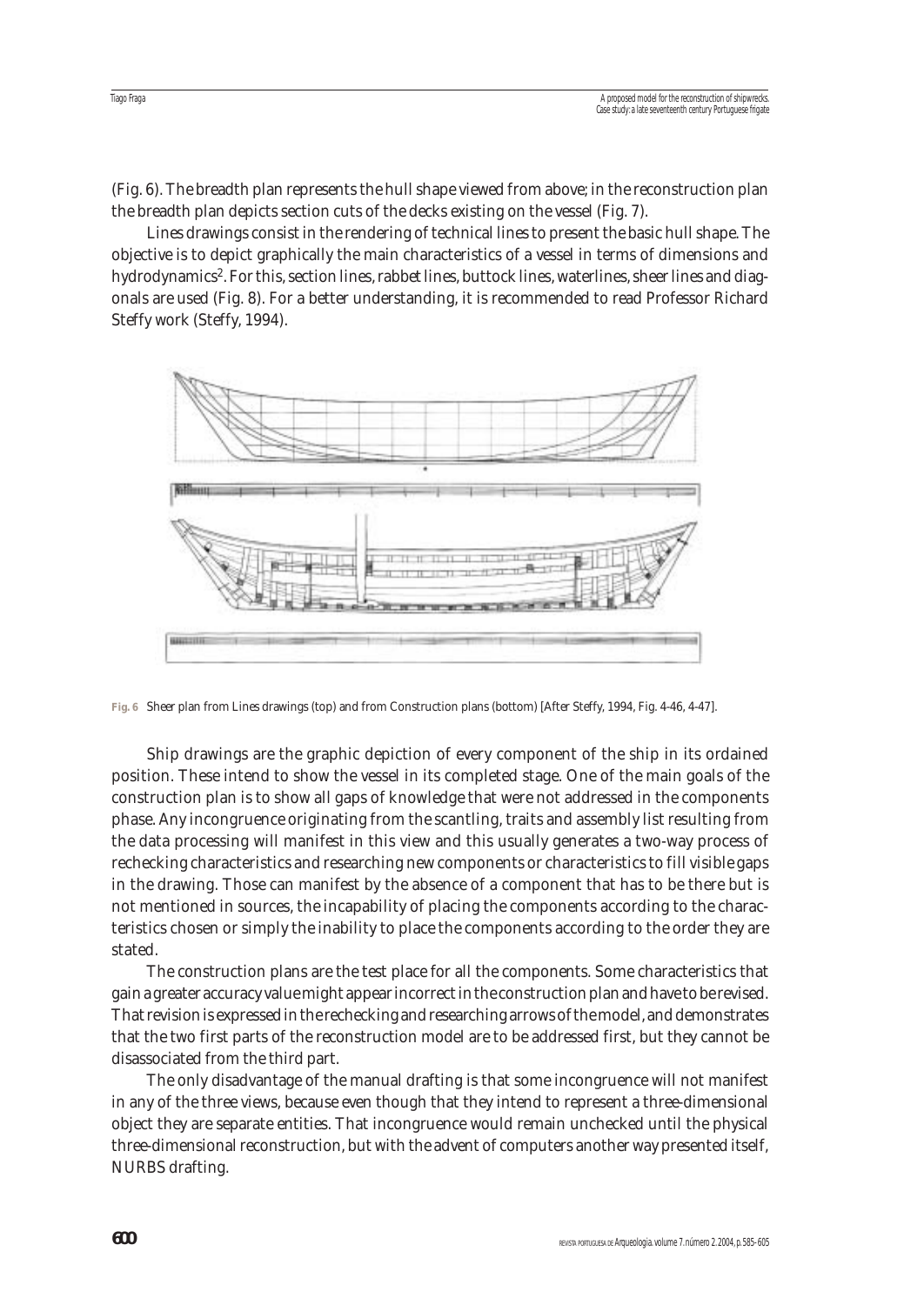

**Fig. 7** Breadth plan Lines drawings (top) and from Construction plans (bottom) [After Steffy 1994, Fig. 5-42, 5-43].



**Fig. 8** Lines nomenclature after Steffy (1994, Fig. 2-10).

# *5.2. NURBS drafting*

NURBS drafting is the computerized version of manual drafting to represent a workable model derived from the three views. Any discrepancies that would not show on the separate views will be self-evident on the combined model resulting from the three views. This is a great advance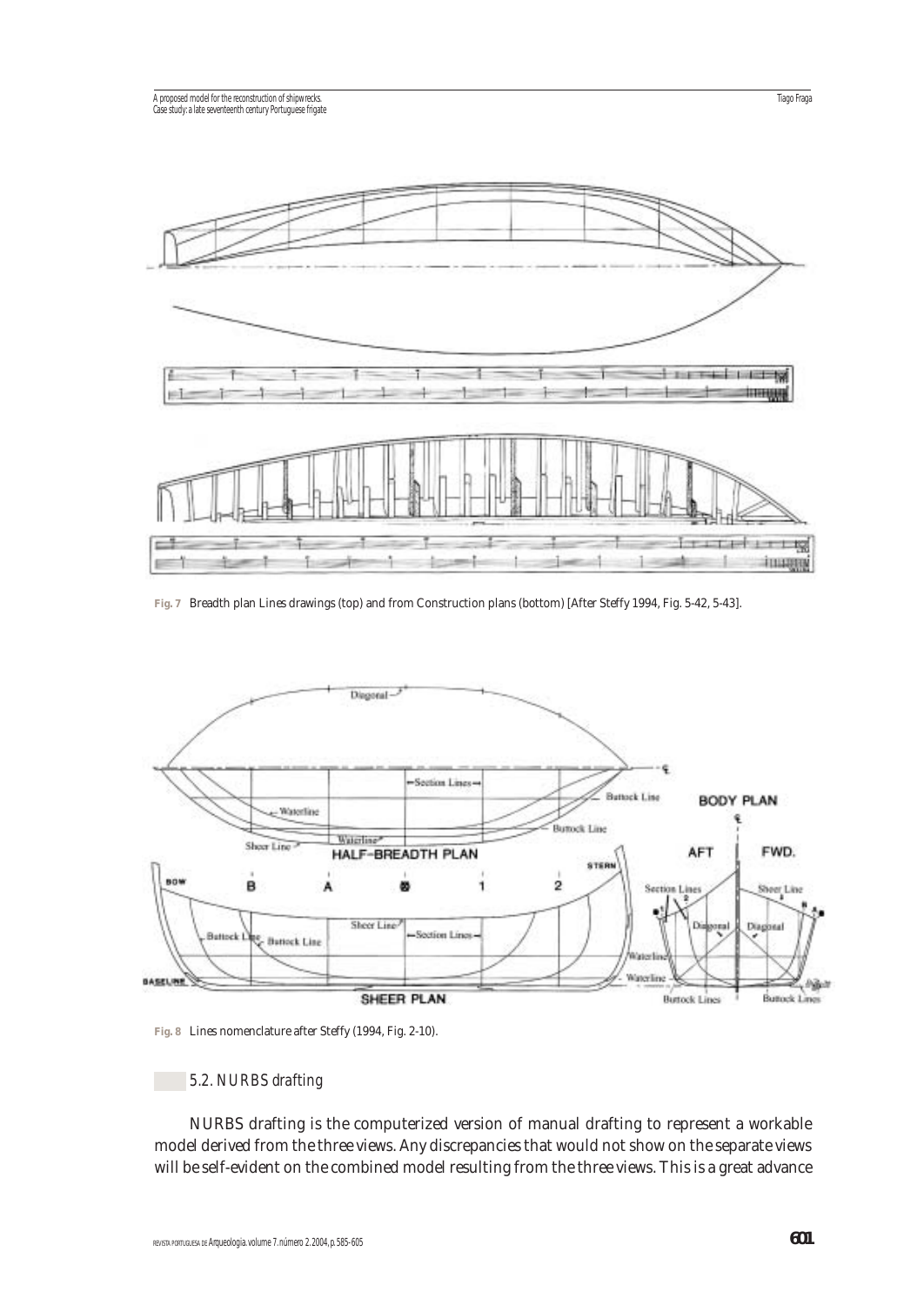in the art of model reconstructing as the only way to see those discrepancies would to actually build a model replica of the reconstructing work and that requires a very talented and skilled individual with experience in wood handling.

NURBS also allows for an easier trial and error. In a replica any error is costly both in material-wise and time-wise. Finally, NURBS allows for the recording of every phase of the reconstruction work. However, it has to be pointed out that NURBS do not replaces three-dimensional physical reconstruction for either a scale or full size replica. Some things cannot be computerized, as the feel and properties of wood when bent into the shape, and the ship's feel and handling on water.

In the case of Texas A&M Nautical Archaeology Program, NURBS drafting is taught by the use of Rhinoceros™ in Professor Wayne Smith's class, Computer Archaeology. Rhinoceros™ is a NURBS program considered adequate to the needs of nautical reconstruction.

## **6. Conclusions**

When one completes the third part of this model, there are four outcomes: a graphic depiction of the ship itself, an assembly grammar of scantlings and their order in the ship, the traits identifiable with this type of vessel, which is very useful to identify future remains and the predicted capabilities of the vessel in question.

The testability of this model is greatly based on previous reconstruction work made for the 616 class; however, it is believed that it can effectible be used for the reconstruction of any vessel regardless of its period, nationality or characteristics.

However, the outcomes can only be fully tested with the construction of a full size replica of the reconstruction work. This would allow ascertaining some experimental data on the constructing and sea handling of the ship. That data might show a need to improve on the reconstruction work. The cycle starts again

Following this model is the actual progress on a reconstructing work in which the author intends to use the model and at the same time reconstruct an end of the seventeenth Portuguese frigate.

#### **Case study: the Mombassa wreck**

In this case, the research problem is one of regionalism, the national shipbuilding techniques and characteristics of Portugal. Not much is know about Portuguese or general Iberian shipbuilding. The studies of Portuguese shipbuilding have addressed some traditional vessels (Filgueiras, 1980), some shipbuilding terms (Leitão and Lopes, 1990<sup>3</sup>), and very few archaeological studies have been conducted (Vieira de Castro, 2001; Alves, 2001).

Several of the excavations were addressed in the spirit of treasure hunting and those contribute little to scientific knowledge. The few in-depth archaeological studies have presented a very fractal image of Iberian and Portuguese shipbuilding along the centuries. For the seventeenth century, there is not a single study of Portuguese shipbuilding. Many questions arise, especially in view of the new military organization of ships, the specialization of merchant and military craft, the new understanding of winds, hydrodynamics, geometry, just to name a few. Portugal in the seventeenth century is the crown of a dying empire, one that encompassed half of the world, an empire that was very dependent on ships; it was a nautical empire.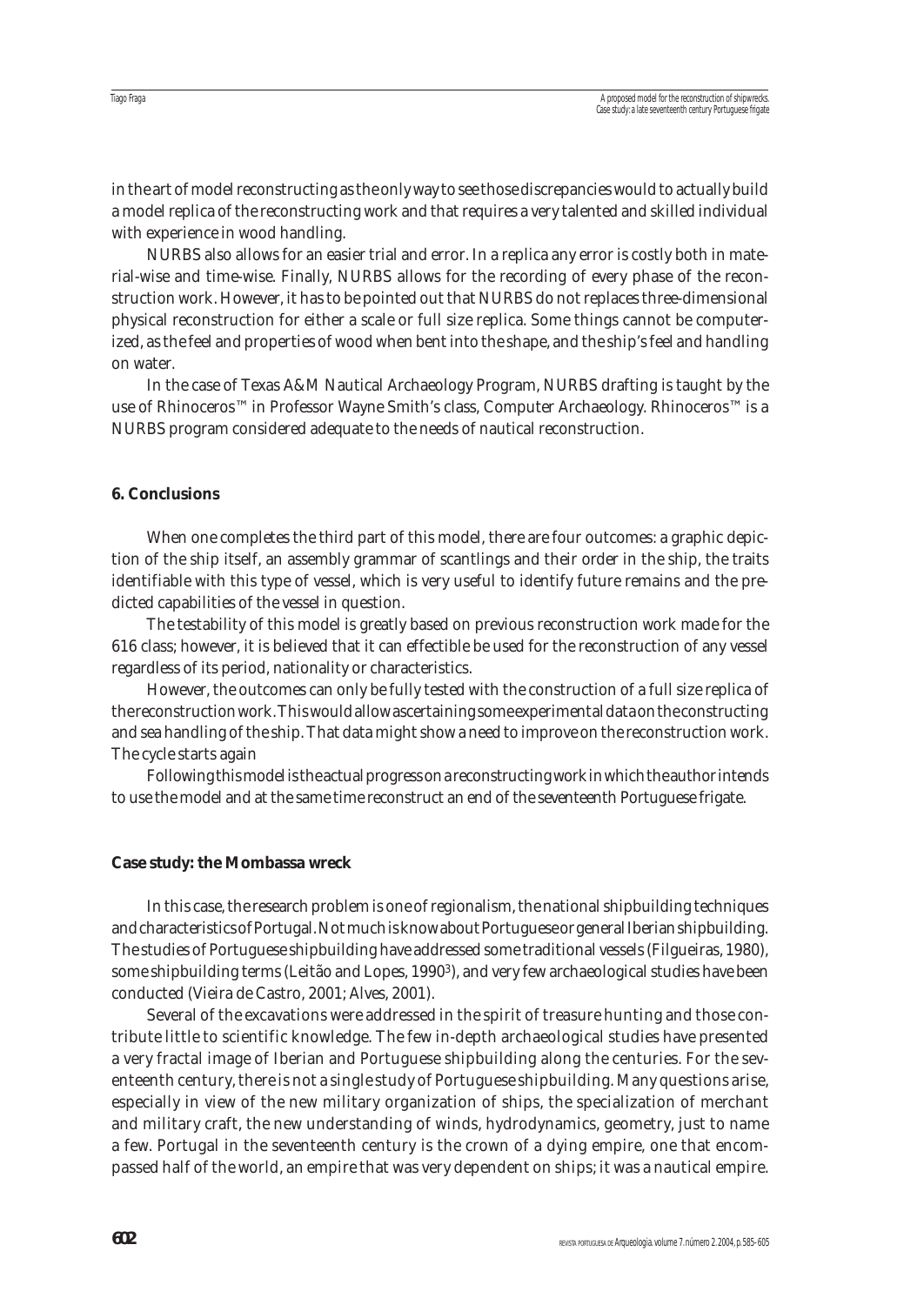One of those ships types that arose in the seventeenth century was the ship of the line, one of its smallest types were the frigate. Those ships were responsible for patrolling the seas, for intercepting fast vessels, for resupplying military installations, for protecting trade routes, are in the Portuguese case an historic fact, but not an archaeological certainty. It is a necessary study of data that can in effect shed some light on the actual construction characteristics and capabilities of this vessel.

#### **7. Data sources**

#### *7.1. Archaeological*

Our main trigger for this reconstruction work is the existence of a shipwreck of a Portuguese frigate. The field data of its excavation is available for this work. Also reports derived from that field data are available (Piercy, 1977, 1978, 1979, 1980). This is the first attempt of a reconstruction work, so no previous or similar reconstruction work can be used.

#### *7.2. Historic*

In the case of historic data, our main corpus of data comes from ship treatises, secondly from shipyard's records and finally from personal journals or official journals.3

In the cases of Spain, England, and France there is at least one treatise that can be used for reconstruction (Fraga, 2003, p. 16-18).

In Portugal, unfortunately there is no known surviving treatise, and this one of the reasons that Portuguese frigates were never studied in detail. The only know source is five plans sent to India with dimensions of frigates (Jordan, 2001, p. 313).

Historic sources such as treatises are our second level of data. Although those might have deviations from the real object, they at least represent the known way of building ships or the accepted norm of shipbuilding.

#### *7.3. Iconographic*

Iconographic data present us with two very important data. First is the upper levels of a ship, details and decoration which rarely survive from shipwrecks.

Second what is addressed as the dead works, those are the upper deck carpentry made by carpenters and not shipbuilders. Those are rarely discussed in historic sources, usually when a ship designer reaches those areas in his book, he states that "this is the matter of the carpenter and not necessary to discuss".

To be able to accurately depict some detailing in our model of the Portuguese Frigate, the contemporaneous iconography has as to be taken in account. At this time the author's research has not any sound information on the available iconography.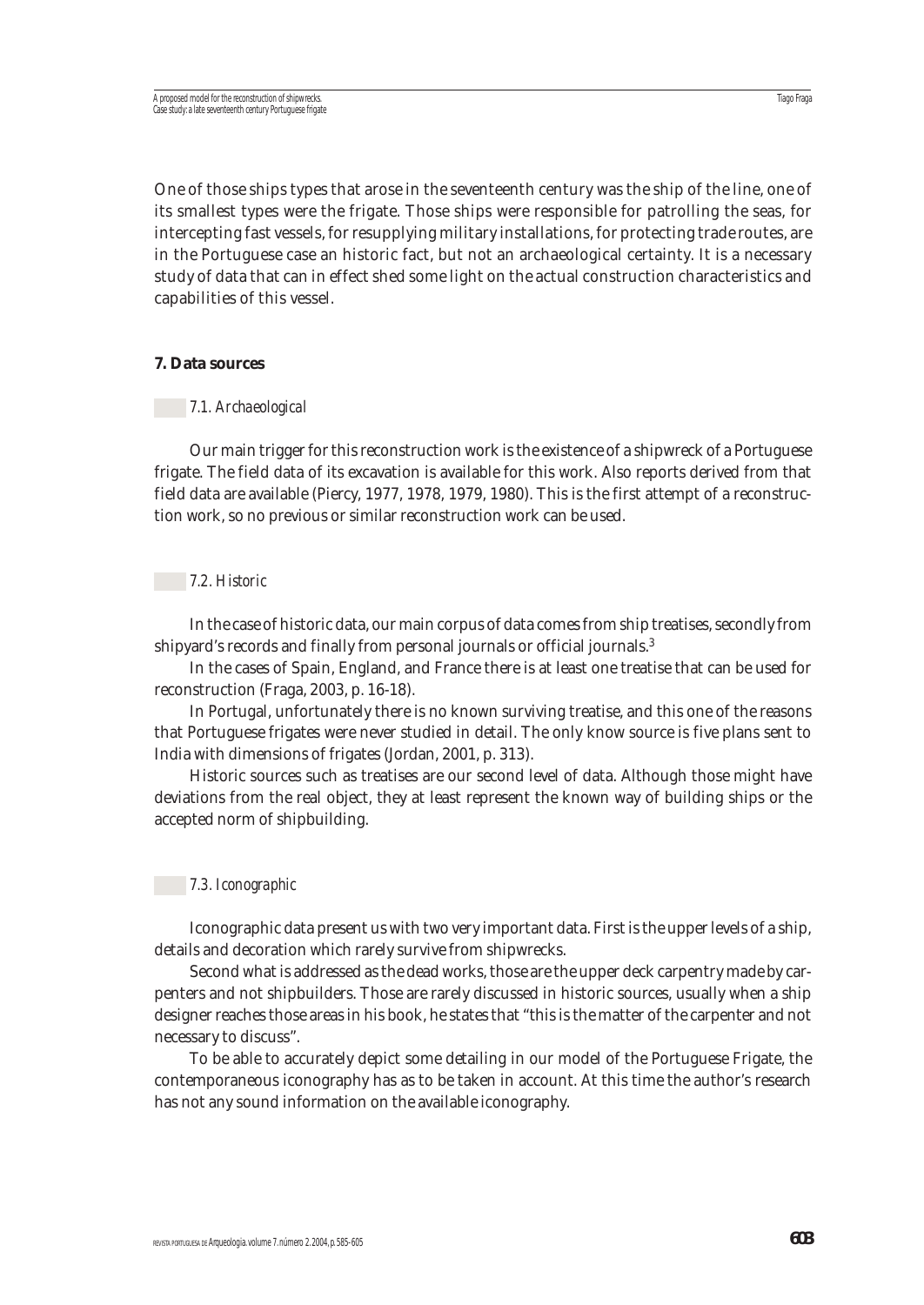#### *7.4. Ethnographic*

At this time the author's research has not any sound information on the available ethnographic data.

#### **8. Research question**

In effect that is the main question of this work. How did a Portuguese frigate look like? How was it constructed? What are the similarities with ships built by other 'superpowers' of the time? Moreover, what are the differences from the other 'superpowers' of the time? Can we ascertain a Portuguese way of building a ship from an English way? What were the regional imprints left by its constructors?

To attempt an answer to these questions, it is necessary to proceed with the reconstruction of the *Santo Antonio de Tanna* and compare it against theoretical and archaeological driven models of other nationalities' frigates.

*Santo Antonio de Tanna*was a Portuguese frigate that sunk off the coast of Quenia in the Mombasa harbor; it is the only surviving example of a seventeenth century Portuguese frigate. The archaeological remains were in a good degree of conservation and were the subject of several excavations and studies (Piercy, 1977, 1978, 1979, 1980). The reconstruction of it will contribute to the understanding of nautical archaeology.

#### **9. Methodology**

To achieve those research goals is necessary to build models of known frigates of the five European powers of the time, from contemporary sources, iconography and, when possible, previous studied archaeological sources.

For the case of frigates models from other nationalities it is necessary to bear in mind that limiting the data from only theoretical/historic data, brings some error into the models. Except in the cases that ship models have been built from archaeologists using comprehensive archaeological remains, to propose frigate models reconstructions from all three available sources for each nationality, not only would be a gigantic task, but also the subject for several dissertations and not one thesis.

After concluding those historic models, they are confronted to the model derived from historical and actual shipwreck data recovered from the Mombassa wreck, also know as the *Santo Antonio de Tanna*.

For the comparison, all models are drafted in paper first, followed by three-dimensional reconstruction on rhinoceros™. This will allow not only several blueprints for the comparison, but with the use of rhinoceros™, workable models to help with the conclusions. Those models, thanks to the advance in printing technologies, can also be printed into three-dimensional models for better study.

#### **10. Acknowledgments**

I would like to show my appreciation to John Swanson and Laurie Lind for the patient demonstrated in reading and correcting my term paper.